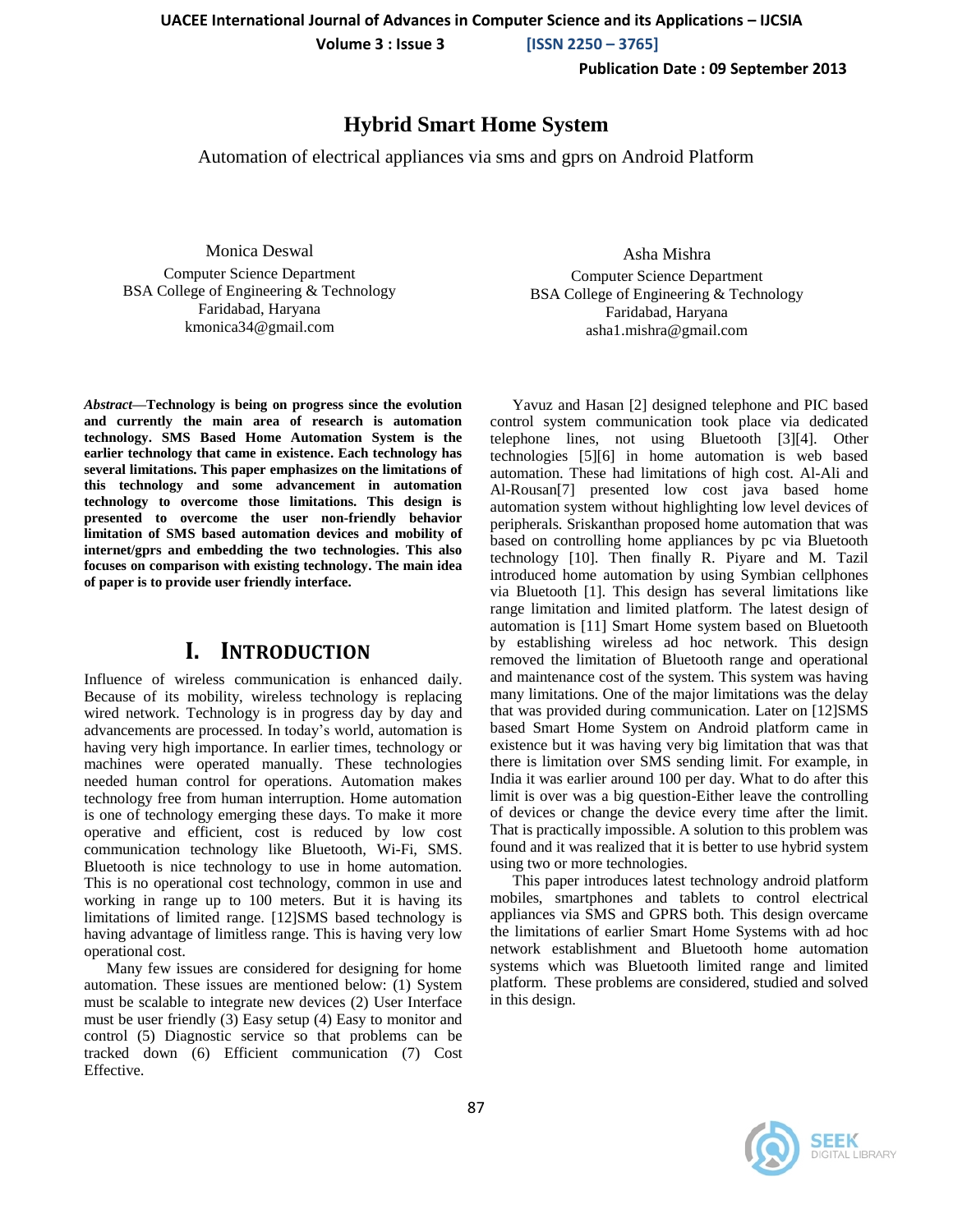**UACEE International Journal of Advances in Computer Science and its Applications – IJCSIA**

 **Volume 3 : Issue 3 [ISSN 2250 – 3765]**

#### **Publication Date : 09 September 2013**

## **II. SYSTEM ARCHITECTURE**

Basically, this Hybrid Smart Home System is having SMS/GPRS nodes and gprs nodes. The SMS/GPRS nodes are the smallest functioning object in this architecture. SMS/GPRS nodes are basically used for communication from each other. These nodes will be permitted by main SMS/GPRS node that is the android node having the authority to permit the nodes to communicate in the network. This node will be mobile node.

These main nodes can communicate with other main nodes directly only. These nodes will always be free for connection. These nodes will be connected, perform function and then disconnected again. This design also reduced the load from the Android sms/gprs nodes. Earlier Systems had compulsory one android node required for communication.

This design of home automation system consists of three main hardware components: (1) Android sms/gprs node [9] (2) SMS/GPRS Roboduino Node [8]. (3) GPRS Node

### *A. Android SMS/GPRS Node*

Android sms/gprs nodes are the mobile nodes that work on Android platform. These nodes use the mobile phone as the node for communication. These nodes are basically called main Nodes. These nodes are simple android nodes but these nodes are having special power of recognizing the nodes and permitting the nodes to be a part of the network. This node is also having power of defining the electrical appliances used with the SMS/GPRS Roboduino nodes and their configuration. This configuration is to be carried out individually with each Android sms/gprs node, since there is no transmission of details to the roboduino nodes for configuration of these electrical appliances. The role of the Android sms/gprs node is given below in details:

*1) Source Nodes:* These will also be used for sending control data from the android nodes to the Roboduino nodes and update it. This node will generate the sms packet and this sms packet is received by the SMS/GPRS Roboduino node.

*2) Configuration Nodes:* Thes nodes will also be used for updating the configuration for gprs node and updating own configuration from the gprs node.

*3) Destination Nodes:* Thes nodes will also be used for receiving data from the sensor network and storing in the database.

### *B. SMS/GPRS Roboduino Node*

Roboduino Nodes is the major part of and most used in this network. These nodes will be connected to the electrical circuits or appliances. These nodes will be playing the following role of slave node. Slave Nodes are the Roboduino nodes. These nodes will be simple nodes which will work as destination node. These nodes cannot behave as source node since these devices are not having the configuration of the electrical appliances and these nodes will be directly connected to the electrical appliances. The role of SMS/GPRS Roboduino nodes are given below in details:

*1) Destination Nodes:* These nodes are compatible to the role of destination nodes to control electrical appliances. These nodes are directly connected to the electrical appliances. These nodes can simply receive the control message from android node or gprs node or both depending on the user's usage.

*2) Source Nodes:* These will also be used for sensing the data from the sensors that are attached to these devices and send this data to the mobile application and update it. These nodes will transmit two packets. One for GPRS node and other for Android sms/gprs node. Packet for GPRS node will be put up on web server. This webserver can be accessed by the gprs to all the nodes.

Limitation of these nodes is that these nodes cannot behave as destination node for controlling electrical appliances. These nodes will receive the control signals and will be processing the signals to control the electrical appliances.

### *C. GPRS Node*

GPRS Nodes is the major part and most used in this network. This is the advantageous part of the system over earlier systems. These nodes include all the devices capable of accessing internet. These nodes will be accessing the data that is available in database and updating the database. This data is fetched by the SMS/GPRS Roboduino nodes by using the concept of web services. These nodes will then send the acknowledgement back by the web service. The data from the sensor network is being transmitted to the database server by using the concept of web service. These nodes are having no number limitations. You can sit on any computer/laptop/mobile phone/tablet/smartphone and can access to this system. The only requirement it is having is the internet or gprs facility.

*1) Configuration Nodes:* Thes nodes will also be used for updating the configuration for itself and updating own configuration for the Android SMS/GPRS node.

*2) Destination Nodes:* Thes nodes will also be used for receivving data from the sensor network and storing in the database and making it available to android nodes.

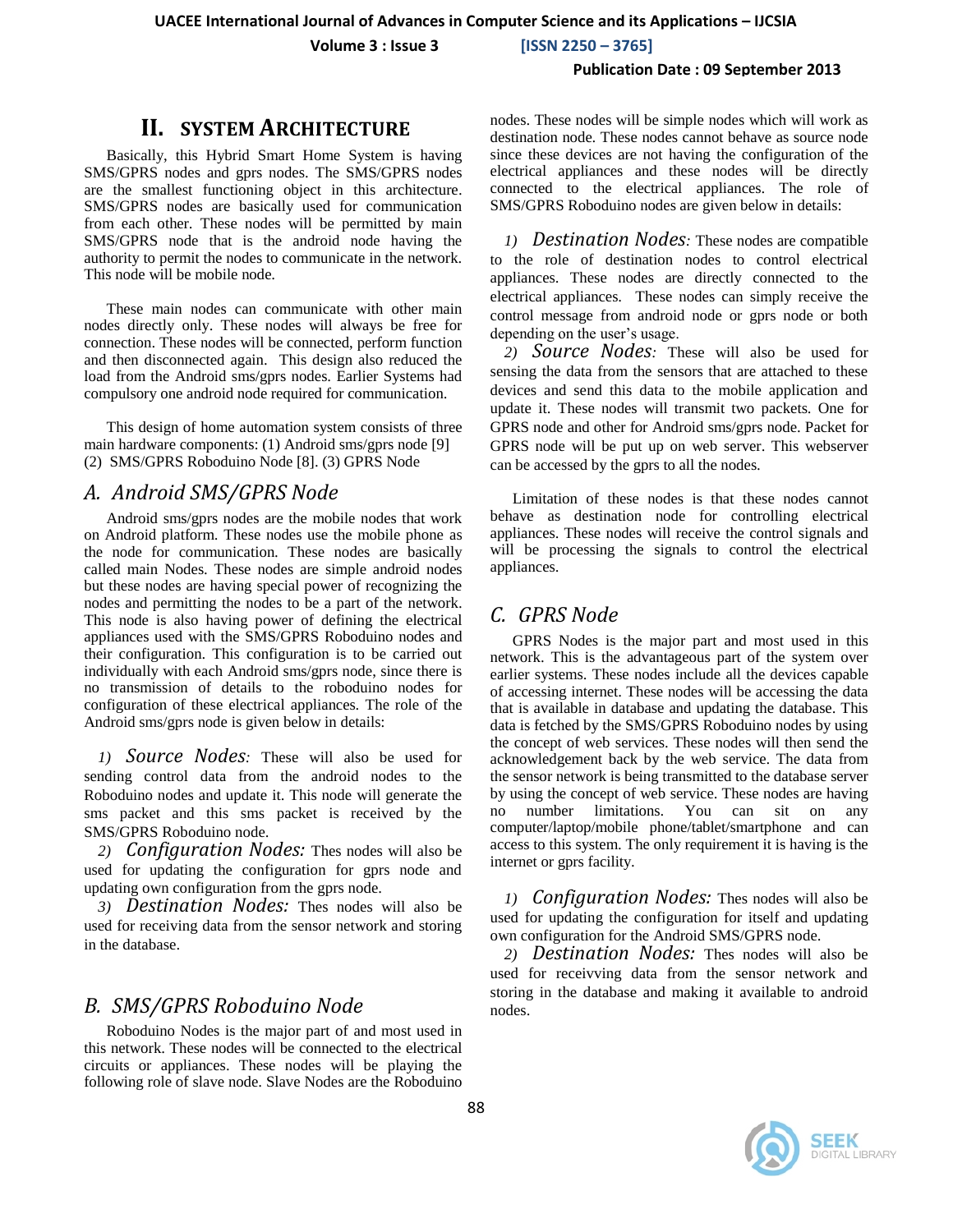**Volume 3 : Issue 3 [ISSN 2250 – 3765]**

**Publication Date : 09 September 2013**

# **III. WORKING**

The working of this Hybrid Smart Home System is very simple. As from architecture it is clear that it is having three types of nodes. We are having android application on android node and GPRS node will be accessing the website connected to web service in background. This web service is further connected to database server. Implementation of web service in this system was very important because of the easy access from the SMS/GPRS Roboduino nodes and gprs node. Now, the configuration of electrical appliances can be done by Android sms/gprs node or GPRS node depending on user's compatibility. These configurations will be updated to other device. If configuration is being carried out by GPRS node, Android sms/gprs node will fetch data from the web service by using function defined on the web service. If android node is doing configuration of the SMS/GPRS Roboduino nodes, android node will update the configuration on the database server by using the function defined in the web service. Android node will send the sms messages and it can communicate via GPRS too. Firstly concentrating on sms and making it less confusing, SMS communication is carried out between android node and roboduino node. Communication carried out is in this way:

Control message is being sent from android node to roboduino node and this message is implemented by roboduino node. Now roboduino node will generate the acknowledgement packet and send this packet to android node and android node will update its table and table of database server will also be updated by roboduino nodes. Sensor data is being transmitted continuously from roboduino node to android node and gprs node both.

Now coming to the gprs medium, database server is updating the control packet and this control packet is received by roboduino nodes via routing checking. Then this



Figure 1. Architecture of the system

packet is processed and acknowledgement is generated and this generated acknowledgement will update the database server via web services. Configuration is carried out either by android node or gprs node. When one node updates the configuration, other node updates it. In this, android node fetches the configuration packet generated by gprs node and android node updates its database. When android wants to change configuration, then it will update the database in database server which will be accessed by web services.

In this way the communication is carried out.

# **III. SOFTWARE DEVELOPMENT**

# *A. Graphics User Interface(GUI) Module*

The most important feature of our application is to provide easy to use user interface and using concept of multithreading for making user not to wait for long time. By using the GUI package, we are able to configure the electrical appliances connected on the Roboduino nodes from domain node. This makes the system easy to configure and operate from domain node. Figure 2 illustrates some designs for the graphical user interface.

# **IV. MESSAGE PACKETS**

Message packets are the messages along with some other data which is of no use on reception of data. Message

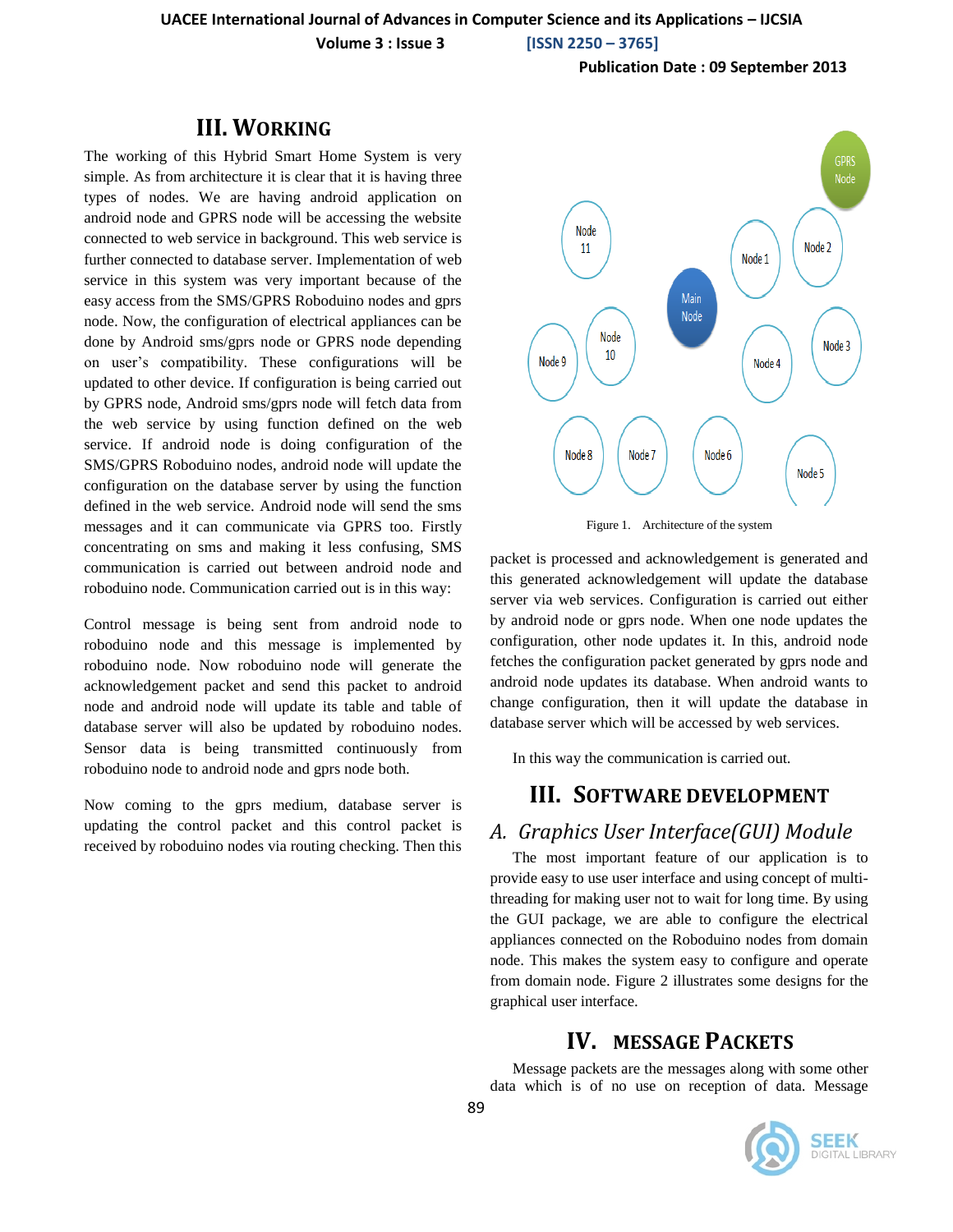**Volume 3 : Issue 3 [ISSN 2250 – 3765]**

#### **Publication Date : 09 September 2013**

packets are basically categorized as mentioned below and the details about the size, Name, type of storage of each parameter of the packets is mentioned in the list of tables:

| Home                     | SMS_smart_home | SMS_smart_home                  |
|--------------------------|----------------|---------------------------------|
| <b>New Devices</b>       | Node           | Node <sub>1</sub><br>9468327989 |
| <b>All Devices</b>       |                |                                 |
|                          | Phone Number   |                                 |
| <b>Permitted Devices</b> |                | Details                         |
| <b>Blocked Devices</b>   | Save           |                                 |
|                          |                | <b>Block Devices</b>            |
|                          |                |                                 |
|                          |                | <b>Remove Devices</b>           |
|                          |                |                                 |
|                          |                |                                 |
|                          |                |                                 |
| Exit                     |                | <b>Back</b>                     |



# *A. Control message*

This message packet is basically used for controlling electrical appliances. This message packet is the having the main focus of the network. This is generated by the domain node or android node only. Roboduino nodes can receive this packet and process the message. Each message is having query string or keyword which is used in this message. This query string will be same for all the nodes in the network. This query string is used to identify the messages that are received whether it is control message or not. When control message is received, at that time this query string is used to separate it from other messages that are normal for all GSM modules.

- *1) Without acknowledgements:* This message also includes the generation of control message from roboduino nodes which are further connected to the sensors and these kinds of control messages require no acknowledgement. These messages are basically unidirectional message having no surety of implementation of the control message that is being transmitted. This type of control messages are generated by roboduino nodes and these nodes are transferred from roboduino nodes to arduino nodes.
- *2) With acknowledgements:* This message also includes the generation of control messages with the feedback providing the information about the status of the control signal. The acknowledgement is further configured in the next section. This makes

the transmission of the message to the destination nodes. Basically, this type of control message is transferred from android nodes to roboduino nodes.

# *B. Control acknowledgement message*

This message packet is basically confirmation or acknowledgement message generated by the destination node of the control message. This is for confirmation whether the message received is implemented or not. This is sent back to the main node for providing the latest status.

If not then it will send status "not ok" else if the message is implemented it will send "ok" as status in this message and this message is sent back to the source node that have generated the control message.

# *C. Configuration packet*

These packets are the basically updates generated by the android nodes and these packets are transmitted to database server by Android node using GPRS medium. These messages consist of pin configurations, roboduino node name. This message is also used for blocking and unblocking the permitted devices and remove permanently also.

# *D. Configuration update packet*

This type of access is like accessing the function and retrieving data from database server and updating the local database of android node by node itself.

# *E. Control packet*

This packet involves the routine update carried out by roboduino node from database server. This involves retrieval of data from the webservice and used for implementing the instructions provided by the gprs node.

# *F. Control Acknowledgement packet*

This packet involves the updates made by SMS/GPRS roboduino nodes. This involves the updation of the database on database server.

# **V. SECURITY**

Security is kept in mind while designing this model. Physical addresses are used in this for communication which makes it more secure than earlier designs. This provides more security against unauthorized access to the network. Login option is also provided since there are a lot of devices of being capable of GPRS nodes. These devices must be secured by providing the login and password. Even the Android Node is provided with the login option so that unauthorized person cannot access these nodes and misuse them.